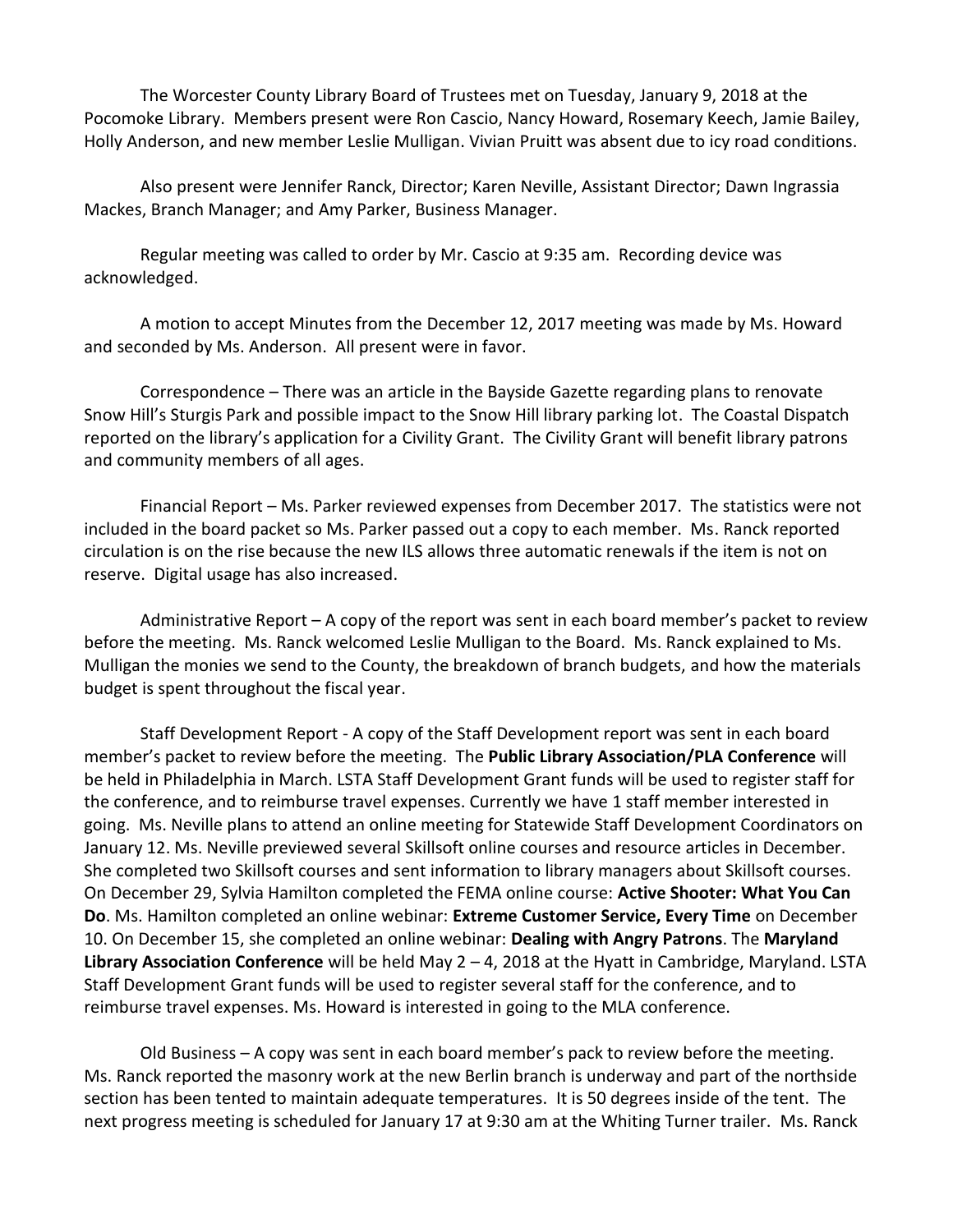Worcester County Library Board of Trustees Minutes, January 9, 2018 Page 2

will ask the County Commissioners to approve several change orders in February, including solid surface ceilings for the second floor restrooms. Ms. Ranck reported the Foundation received about \$86,000 in December for the Berlin Library Building Fund. \$25,000 will be given to the County to help pay for furniture at the new Berlin Library. The County Improvement Plan was approved January 2, 2018. Ms. Ranck requested new building systems and carpet and shelving replacement for the Pocomoke branch in FY20. The CIP is a planning document and does not necessarily guarantee project funding. The library will apply for a state library capital grant to help with the Pocomoke project; the FY 2020 grant is due at the end of May 2018. As a reminder, February 20, 2018 is Maryland Library Day in Annapolis. Library Administrators and library advocates will meet with their local delegation and host an evening reception for the elected officials and their staff members. Board members are welcome to attend. The library will offer several "Choose Civility" programs this Spring. Plans are underway and will include a roundtable discussion, book discussions on the novel "Wonder" by R. J. Palacio, special story times for children, community art projects at each branch, and a photography contest. Mr. Cascio was pleased to meet with Commissioner Bunting and Commissioner Bertino so they could see the progress of the new Berlin Library. Mr. Cascio asked the rest of the County Commissioners to come and see the progress of the new Berlin Library. They respectfully declined. Mr. Cascio and Ms. Ranck will invite the Mayor, Town of Berlin officials, and administrative staff for a tour. Ms. Ranck updated the board on the Ocean Pines roof replacement project. The project has not gone out to bid. The updated schedule will be discussed at the next project meeting scheduled for January 16, 2018 at 2 pm.

New Business - The FY 2019 budget is currently being drafted. The budget request will include an increase of funds for library materials and new carpeting for Ocean Pines Library. For future use, an application to join the Worcester County Library Board of Trustees has been drafted. Enclosed is a draft board meeting schedule to help build monthly agendas. The Foundation minutes from last meeting were also included in the board packet. Ms. Ranck described how the January 4-5 snow storm, secondary road conditions, snow removal, and branch staff availability influenced her decision to open libraries Saturday, January 6, 2018. The Library Board of Trustees and Ms. Ranck discussed if there is a snow emergency declaration issued by the Governor should the libraries remain closed? There was some confusion about when emergency road conditions were lifted during the storm. Ms. Ranck said County Maintenance started at 10 a.m. Thursday and worked Friday and Saturday to clean library sidewalks and parking lots. Three branches experienced heating issues and a small leak was discovered at the Ocean Pines branch. Ms. Ranck thanked the brave staff members who ran the branches on Saturday, January 6, 2018. She also thanked County Maintenance for clearing sidewalks and parking lots. The Board expressed their thanks for the efforts of library staff and County Maintenance staff.

Ms. Ingrassia reported the Pocomoke branch has been busy with patrons needing resume and